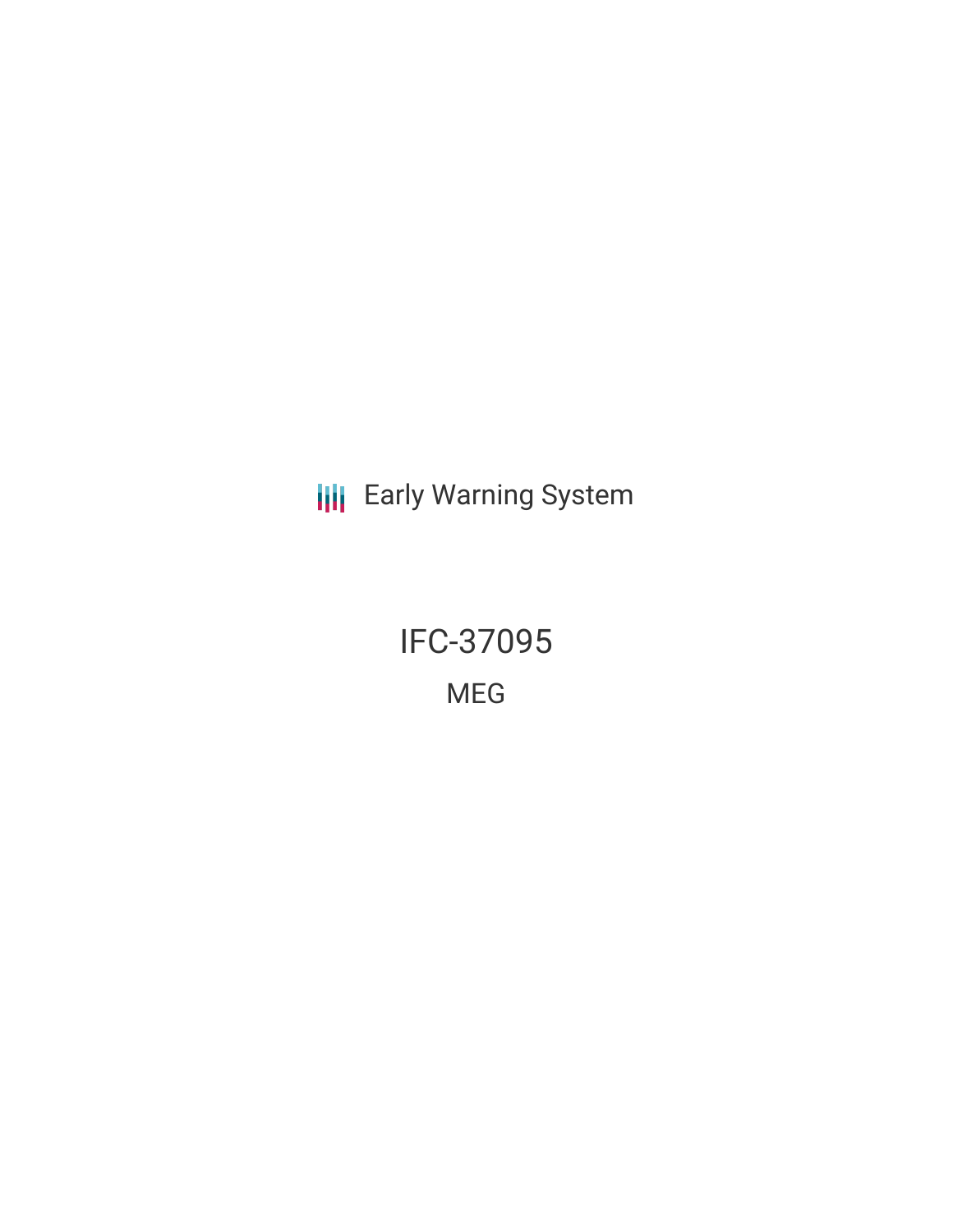# **Quick Facts**

| <b>Countries</b>               | Egypt                                         |
|--------------------------------|-----------------------------------------------|
| <b>Specific Location</b>       | Nasr city, Sadat city, Moustord               |
| <b>Financial Institutions</b>  | International Finance Corporation (IFC)       |
| <b>Status</b>                  | Approved                                      |
| <b>Bank Risk Rating</b>        | B                                             |
| <b>Voting Date</b>             | 2019-02-21                                    |
| <b>Borrower</b>                | MIDDLE EAST GLASS MANUFACTURING COMPANY S.A.E |
| <b>Sectors</b>                 | Industry and Trade, Technical Cooperation     |
| <b>Investment Type(s)</b>      | Loan                                          |
| <b>Investment Amount (USD)</b> | \$100.00 million                              |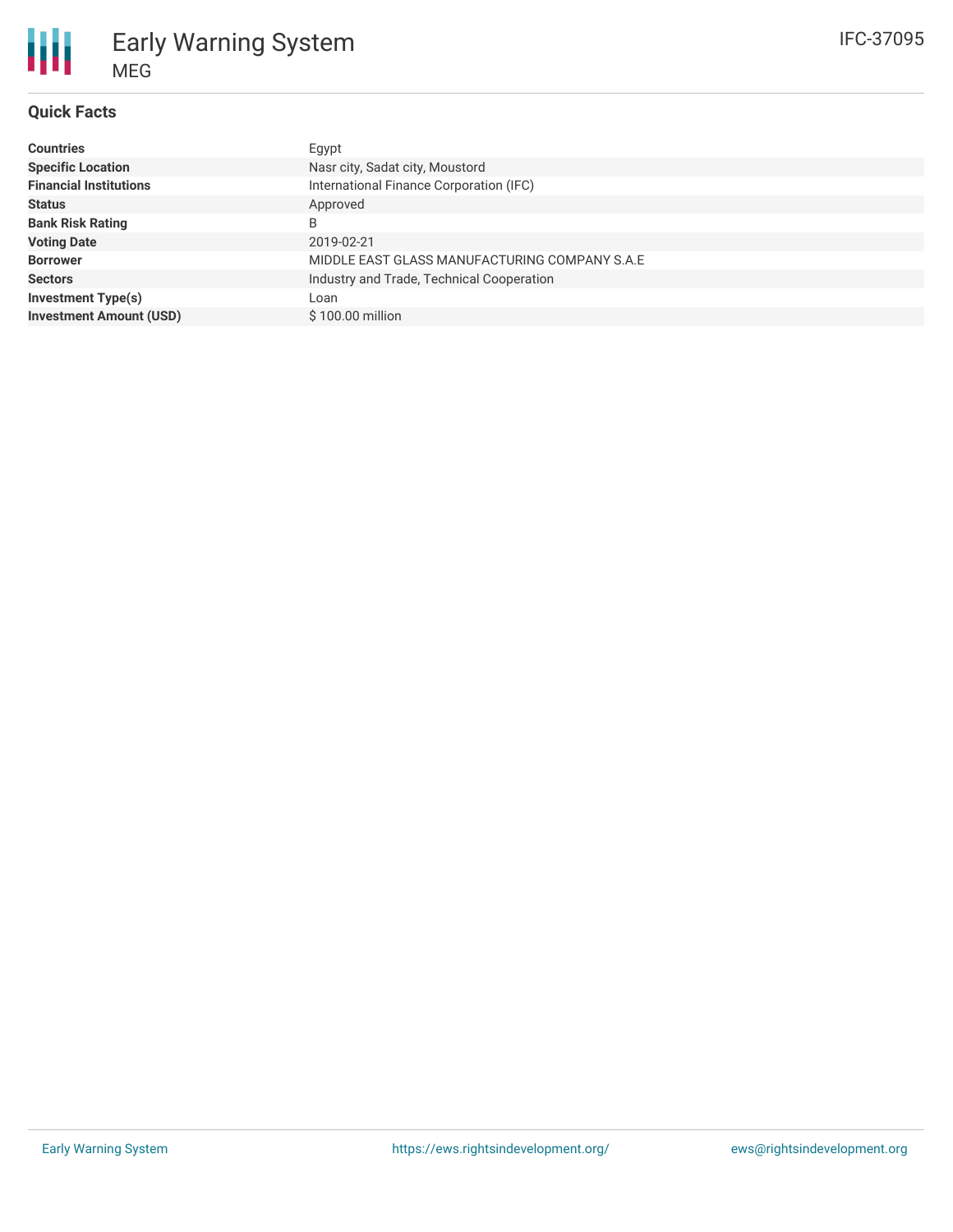

## **Project Description**

According to bank documents, the IFC project under consideration will refinance Middle East Glass Manufacturing Company's (MEG)existing long-term loans, denominated in both EGP and US\$, and the ongoing capital expenditures program, including three major furnace rebuilds, resource efficiency improvements and the operational streamlining of the cullet processing operation.

Investments under the Project will be made in the Group's three operational facilities in Egypt: (i) MEG plant, situated in Nasr city, constructed in 1983, with one furnace totaling 84,963 tons per annum capacity for flint and green color, (ii) MEG Sadat, in Sadat city, constructed in 2007 and acquired by MEG in 2014, with two furnaces totaling 71,158 tons per annum capacity, for flint and amber color; and (iii) MGMG plant, situated in Moustord, constructed in 1968 and acquired by MEG in 2016 with three furnaces totaling 105,093 tons per annum in capacity for flint, green and amber color.

The IFC Resource efficiency team is also working with the client on potential energy and water savings through the implementation of an advisory project focusing on implementing several changes in its process to save energy and increase cullet use.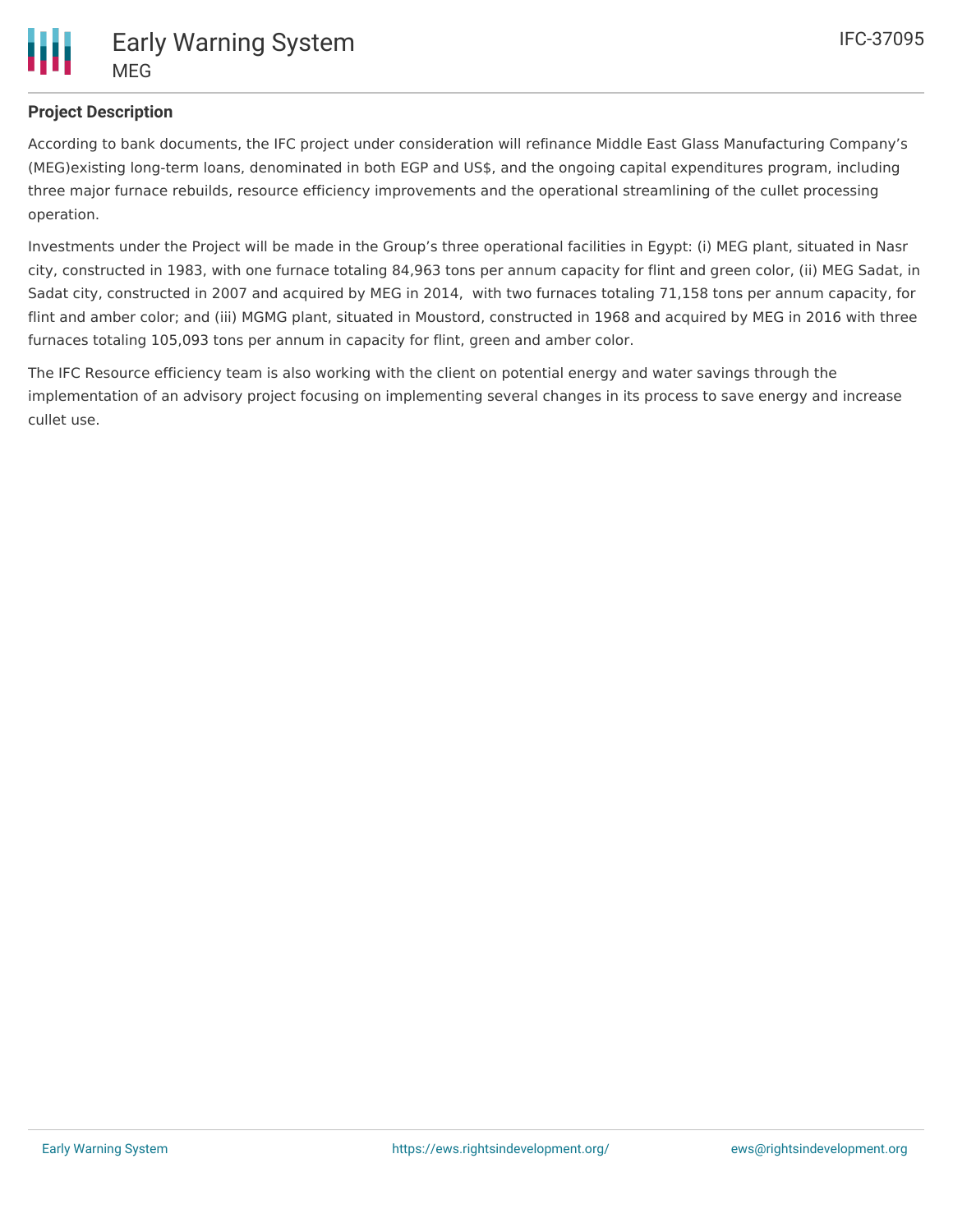### **Investment Description**

• International Finance Corporation (IFC)

IFC is considering a proposed IFC financing of US\$100 million in total including the following: (i) IFC A loan of US\$30 million; (ii) IFC Trust fund loans of up to US\$45 million, comprising of a US\$22.5 million MCPP HKMA Loan and an additional US\$22.5 million MCPP SAFE Loan; and (iii) B Loan/Parallel loan of up to US\$25 million.

In addition to IFC funds of US\$100 million, the Group will contribute up to US\$26 million from internal cash generation, bringing total Project costs to US\$126 million. The uses of funds are as follows: US\$67 million for the refinancing and US\$59 million for capex.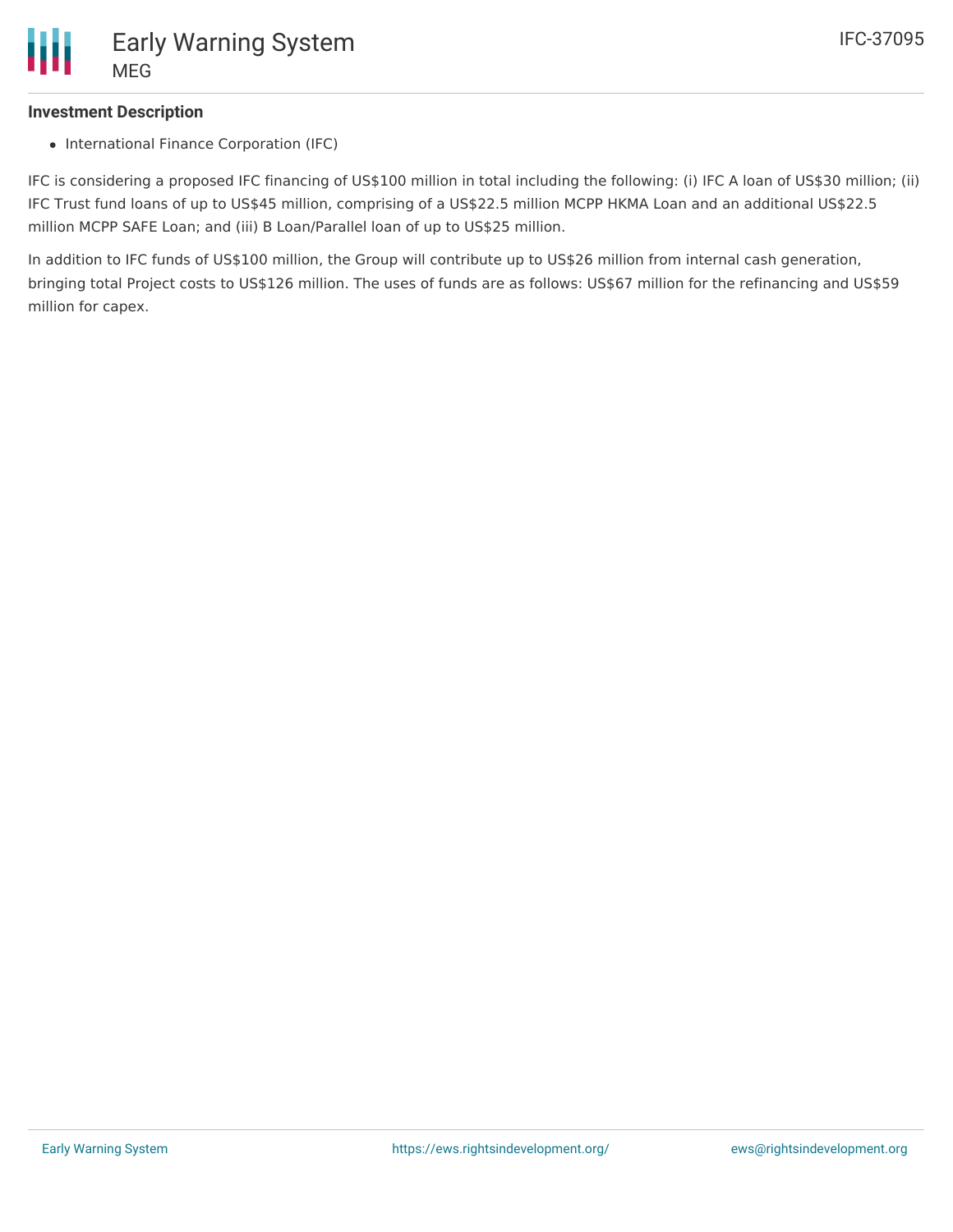

### **Private Actors Description**

Middle East Glass Manufacturing Company is listed in the Egypt Stock exchange since 2002. The majority shareholder with 51.4% is MENA Glass Holding, a Cayman based investment vehicle for Mr. Abdulgalil Besher. He hails from a prominent Yemeni merchant family and is currently the sole owner of MENA Glass Holding.

Gulf Capital has a shareholding of 35.9% in the business through two of its investment funds (MTM Packaging 1 & 2). Gulf Capital is one of the largest alternative investment firms in the Middle East, managing US\$4 billion across ten funds and investment vehicles.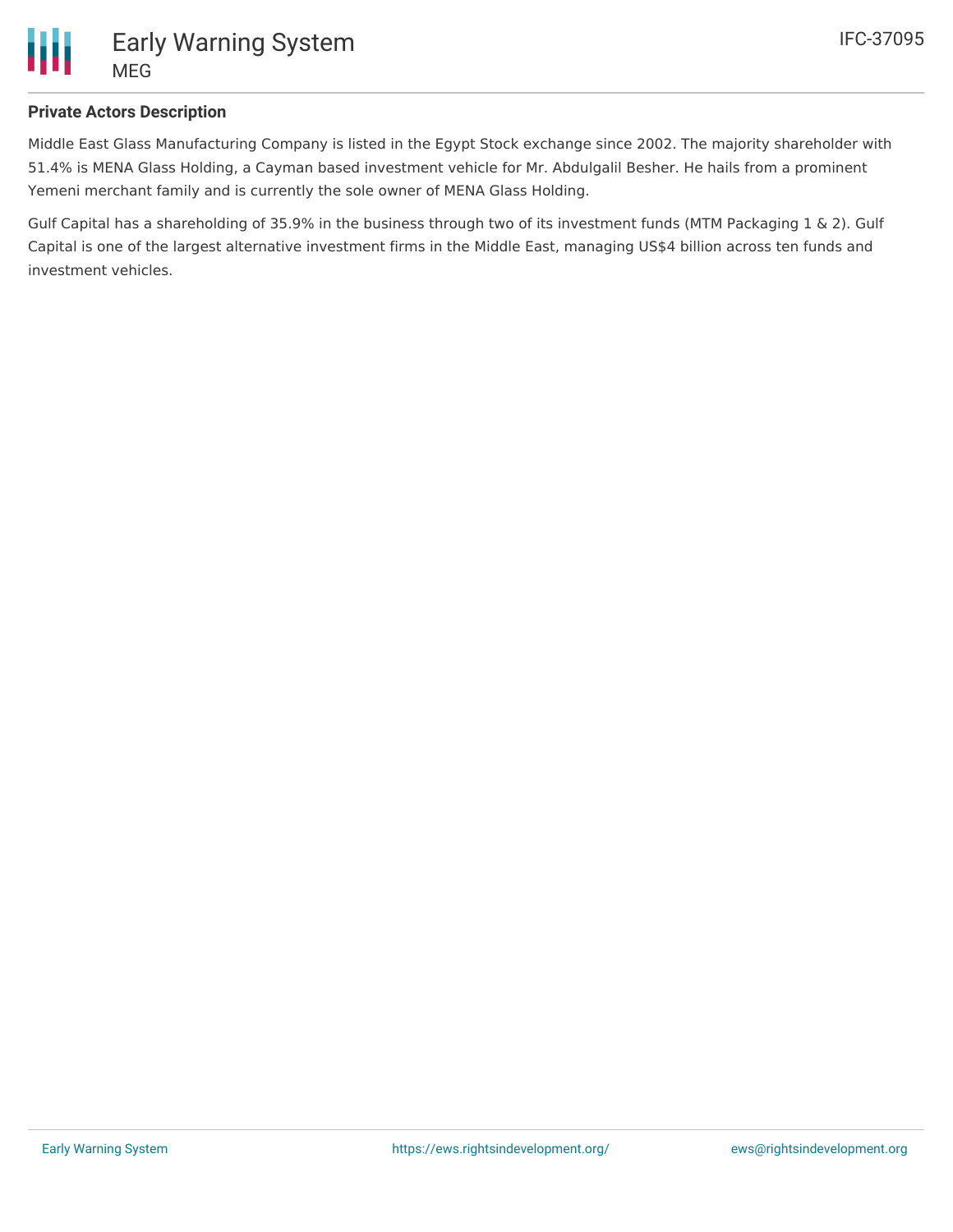



| <b>Private Actor 1</b>   | <b>Private Actor</b><br>1 Role | <b>Private Actor</b><br><b>Sector</b> | <b>Relation</b>          | <b>Private Actor 2</b>                  | <b>Private Actor</b><br>2 Role | <b>Private Actor</b><br>2 Sector |
|--------------------------|--------------------------------|---------------------------------------|--------------------------|-----------------------------------------|--------------------------------|----------------------------------|
| $\overline{\phantom{a}}$ | $\overline{\phantom{0}}$       | $\overline{\phantom{0}}$              | $\overline{\phantom{a}}$ | <b>Gulf Capital</b>                     | Investor                       |                                  |
| $\overline{\phantom{0}}$ | $\overline{\phantom{0}}$       | $\overline{\phantom{a}}$              | $\overline{\phantom{a}}$ | Middle East Glass Manufacturing Company | Client                         |                                  |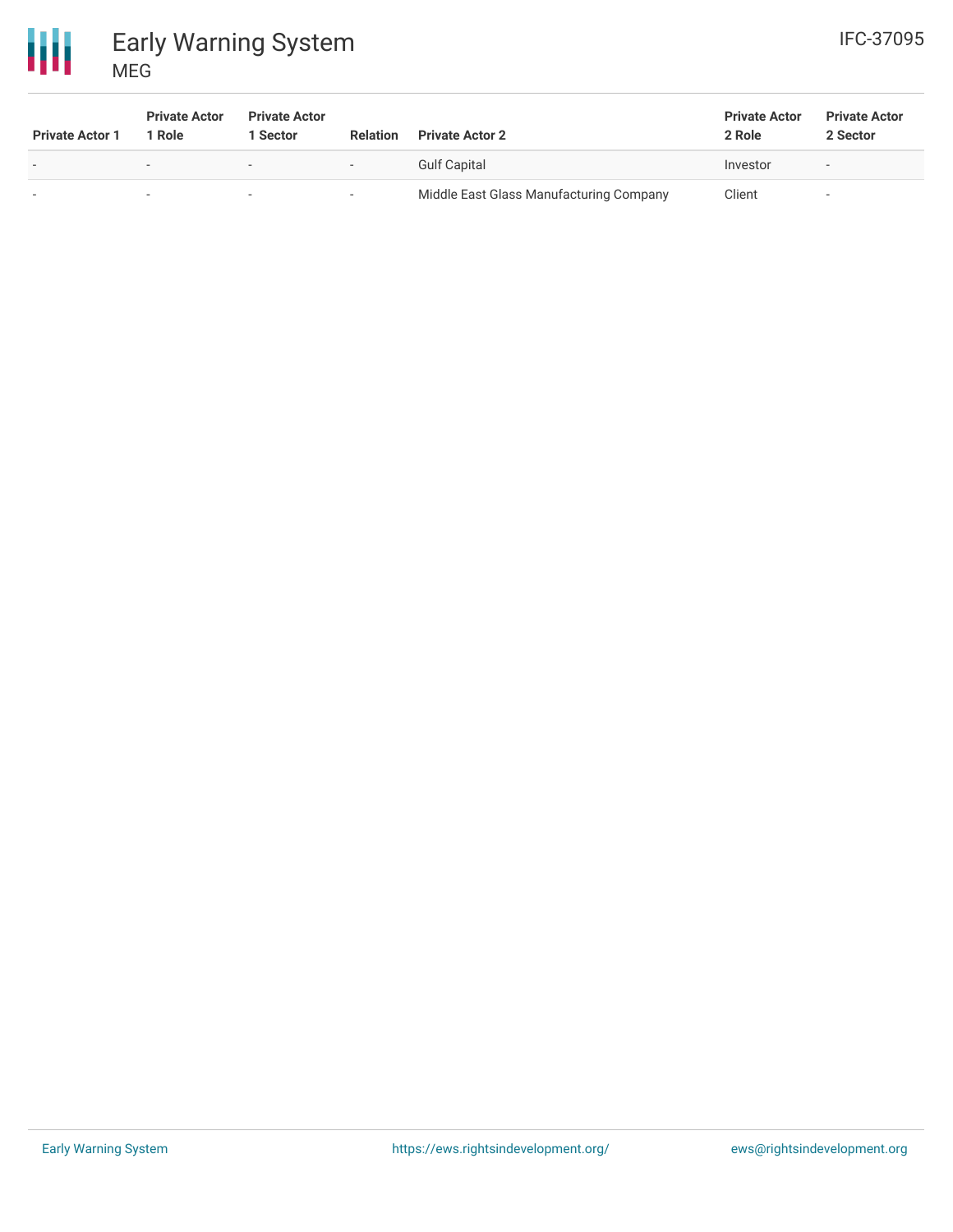

## **Contact Information**

MEG Mrs. Sherine Hemely Group CHRO 002 012 2 248 5500 sherine.hemely@meg.com.eg 6,Mokhayam Daem St.,6th District, Nasr City, Cairo, Egypt. Meg.com.eg

#### **ACCOUNTABILITY MECHANISM OF IFC**

The Compliance Advisor Ombudsman (CAO) is the independent complaint mechanism and fact-finding body for people who believe they are likely to be, or have been, adversely affected by an IFC or MIGA- financed project. If you submit a complaint to the CAO, they may assist you in resolving a dispute with the company and/or investigate to assess whether the IFC is following its own policies and procedures for preventing harm to people or the environment. If you want to submit a complaint electronically, you can email the CAO at CAO@worldbankgroup.org. You can learn more about the CAO and how to file a complaint at http://www.cao-ombudsman.org/